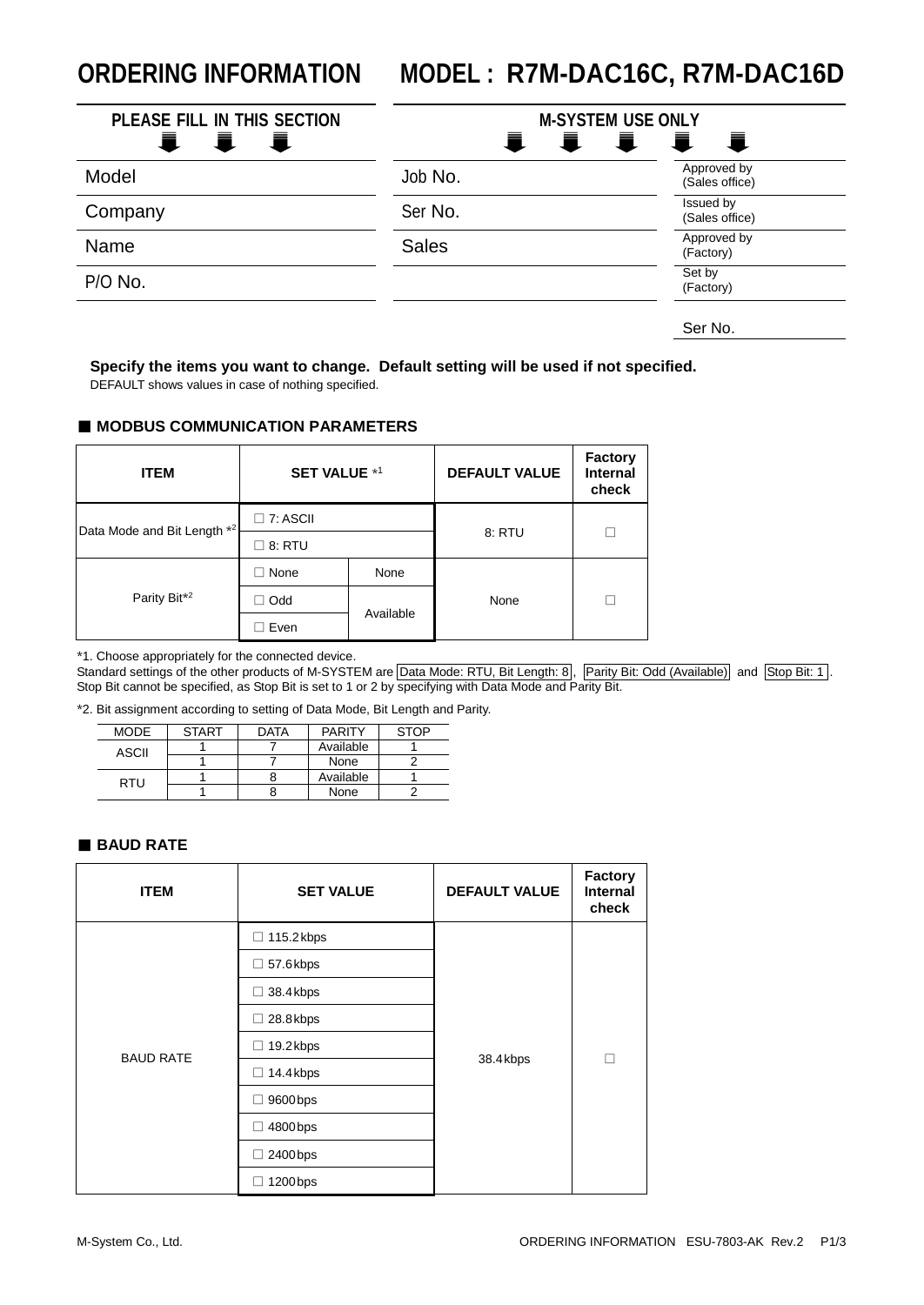## ■ **NODE ADDRESS**

| <b>AVAILABLE VALUE</b> | <b>SET VALUE</b> | <b>DEFAULT VALUE</b> | <b>Factory</b><br>Internal<br>check |
|------------------------|------------------|----------------------|-------------------------------------|
| 1 to 99                |                  |                      |                                     |

## ■ **OUTPUT OPERATION MODE**

| <b>ITEM</b>                            | <b>OUTPUT</b><br><b>TERMINAL</b> | <b>SET VALUE</b>                      | <b>DEFAULT VALUE</b> | <b>Factory</b><br>Internal<br>check |
|----------------------------------------|----------------------------------|---------------------------------------|----------------------|-------------------------------------|
|                                        | Y <sub>0</sub>                   | Maintained output                     | Maintained output    |                                     |
| <b>OUTPUT</b><br><b>OPERATION MODE</b> | Y1                               | Momentary output                      |                      |                                     |
|                                        | Y2                               | Maintained output<br>Momentary output | Maintained output    |                                     |
|                                        | Y3                               |                                       |                      |                                     |
|                                        | Y4                               | Maintained output<br>Momentary output | Maintained output    |                                     |
|                                        | Y5                               |                                       |                      |                                     |
|                                        | Y6                               | Maintained output<br>Momentary output | Maintained output    |                                     |
|                                        | Y7                               |                                       |                      |                                     |

## ■ **EXTENSION**

| <b>ITEM</b> | <b>SET VALUE</b>                             | <b>DEFAULT VALUE</b> | <b>Factory</b><br><b>Internal</b><br>check |
|-------------|----------------------------------------------|----------------------|--------------------------------------------|
| EXTENSION   | $\Box$ No extension                          |                      |                                            |
|             | $\Box$ Discrete input, 8 points / 16 points  | No extension         |                                            |
|             | $\Box$ Discrete output, 8 points / 16 points |                      |                                            |

# ■ **OUTPUT AT THE LOSE OF COMMUNICATION** \*

| <b>ITEM</b>                                             | <b>SET VALUE</b>                                               | <b>DEFAULT VALUE</b> | <b>Factory</b><br><b>Internal</b><br>check |
|---------------------------------------------------------|----------------------------------------------------------------|----------------------|--------------------------------------------|
| <b>OUTPUT AT</b><br>THE LOSE OF<br><b>COMMUNICATION</b> | Hold the output<br>(maintains the last data received normally) | Hold the output      |                                            |
|                                                         | $\Box$ Reset the output (turned off)                           |                      |                                            |

\* Only for Discrete output extension module.